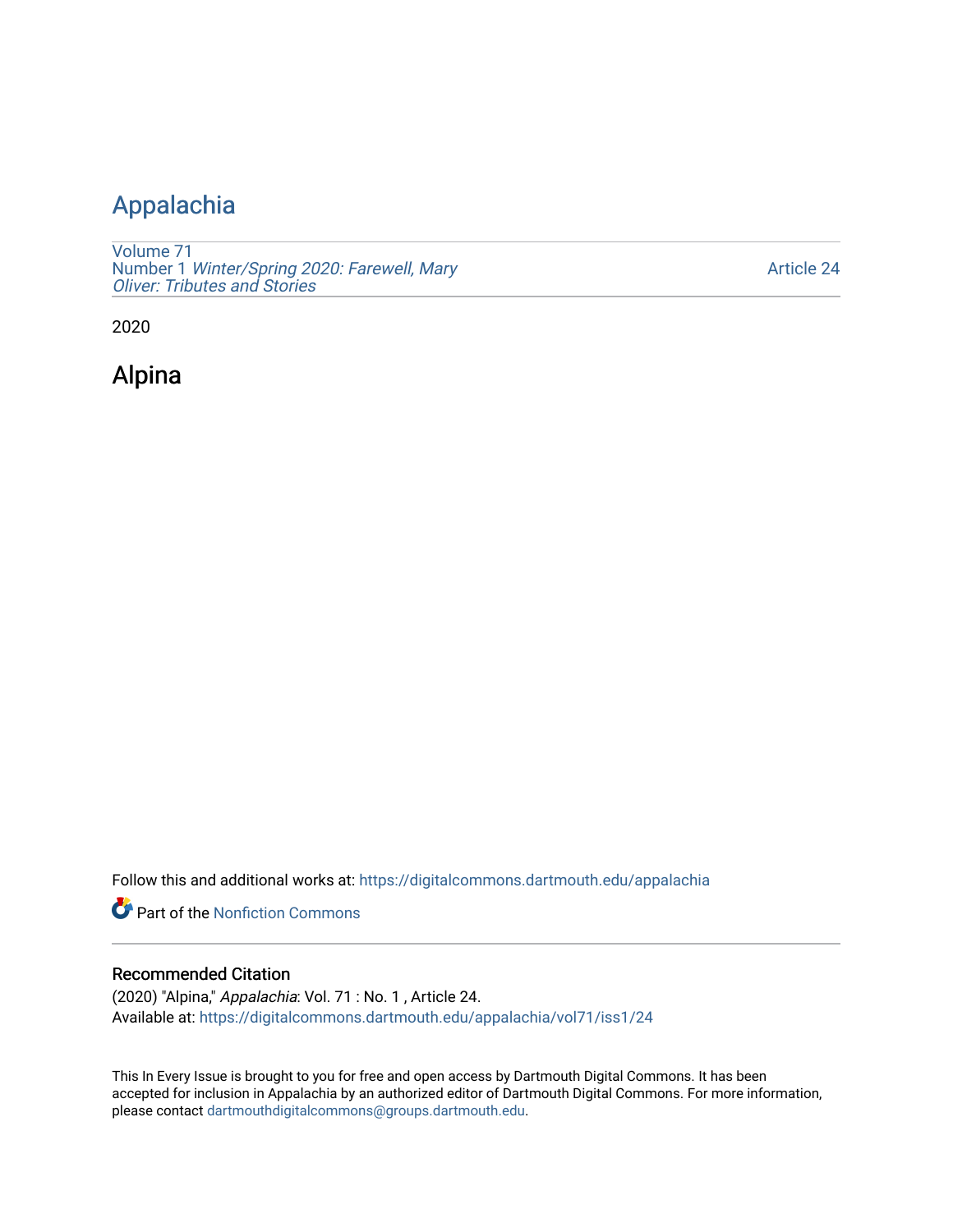# Alpina

*A semiannual review of mountaineering in the greater ranges*

# Yosemite National Park

**On the walls.** This past June, Selah Schneiter, age 10, climbed **the Nose on El Capitan** (3,000 ft on the 7,569-ft peak) with her father and one other climber. They ascended in five days. Selah is the youngest known climber to go up any line on the cliff. She led some of the pitches.

The park's **Camp 4** launched the great Yosemite Valley golden age of climbing from the late 1950s through the early 1970s. Steve Roper described it as a pretty anarchic place in his colorful book *Camp 4: Recollections of a Yosemite Rockclimber* (The Mountaineers, 1994). But now times at Camp 4 are changing, and not necessarily for the better. The National Park Service issued this announcement:

Late May through Early September, as part of a pilot program in 2019, campsites are available only by daily lottery, one day in advance, via recreation.gov, beginning May 22 (the first lottery is on May 21) and lasting through September 15 (last lottery is September 14). The lottery is open from midnight to 4 p.m. Pacific Time each day, with results notifications soon thereafter.

Each person (not just the primary applicant) must check in at the campground using a valid photo ID that matches the entry on the lottery application. (Minors must check in but do not need a photo ID.)

It is hard to imagine Steve Roper and his unruly cohort following these protocols.

# Canine Ascent Record

Mera, a 45-pound Nepalese mutt, perhaps part Tibetan mastiff and Himalayan sheepdog, became the first dog to climb a 7,000-m peak by summiting **Baruntse** (7,162 m) in Nepal on November 9, 2018. Mera had attached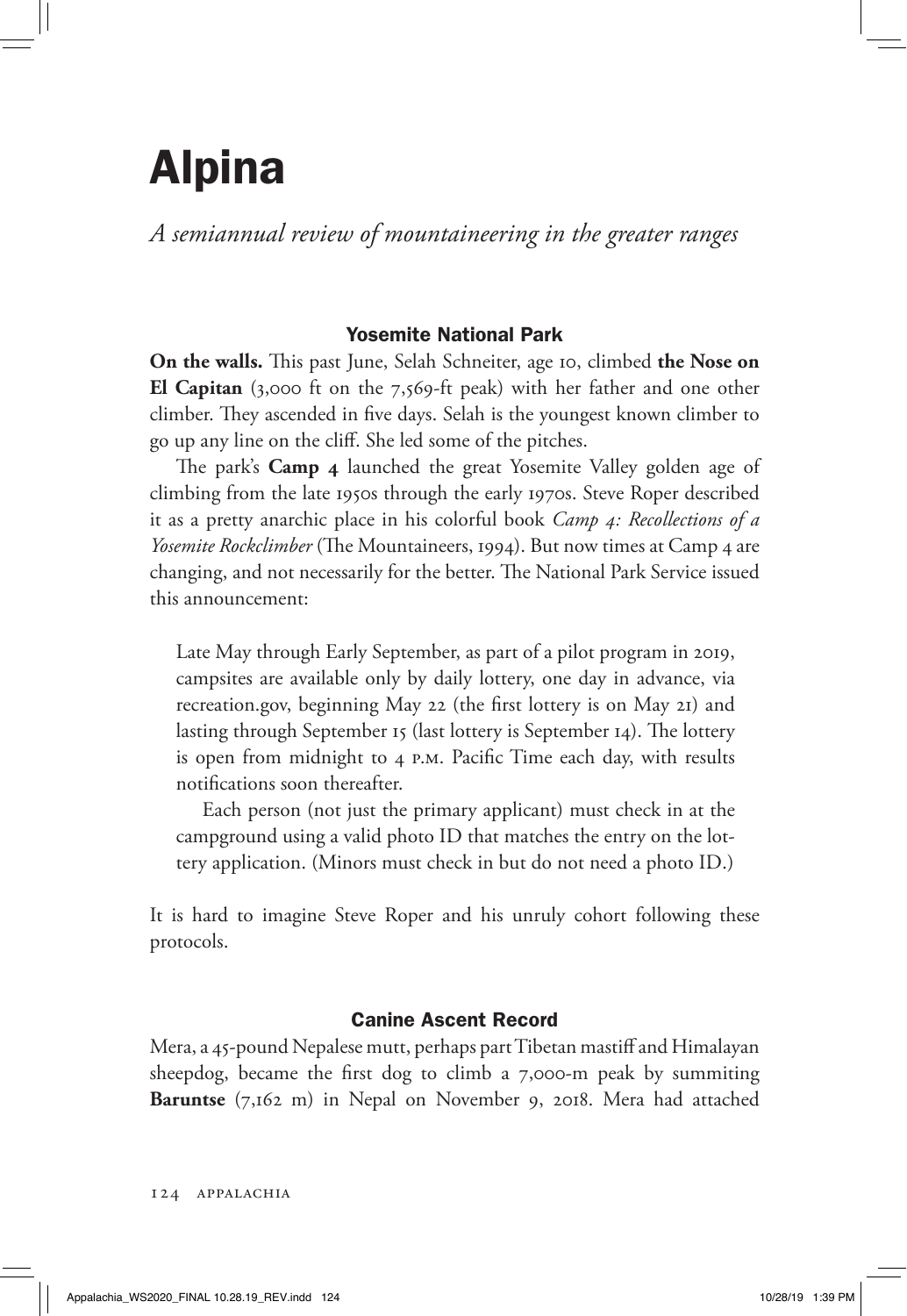herself to the expedition guide Don Wargowsky, and she followed him and the other climbers to the top. She climbed unroped except for a brief section on the descent. After the successful climb, they renamed her Baru after the mountain, and Kaji Sherpa had her transported to Kathmandu so he could keep her.

Although Baru's was the first canine ascent of a 7,000-m peak, dogs have a rich mountaineering history. W. A. B. Coolidge climbed with a mongrel named Tschingel, who made many first ascents in the Alps in the late nineteenth century. Dogs have climbed the Grand Teton. Northeastern climbers and writers Guy and Laura Waterman's collie–golden retriever, Ralph, climbed so many mountains in New England that he was proposed for Appalachian Mountain Club membership (but was denied).

#### Everest 2019

Spring 2019 was the busiest season ever and one of the most controversial on **Everest** (8,848 m). The saga was epitomized in a single photograph by the Nepalese mountaineer Nirmal "Nims" Purja. It shows perhaps 60 aspirants lined up, high on the final ridge. They are jammed together, with almost no space between any of them. They might be lining up for the latest Harry Potter movie. They are relying on the ropes that have been fixed for them by a team of Sherpas. According to the climbing blogger Alan Arnette, nearly 900 people had reached the summit by May 30. And almost all of them did so on one of the very few days in May when the winds and temperature are relatively accommodating. As always, only the two routes of first and second ascents were overwhelmingly the most popular, with the Nepal side seeing the majority.

Eleven died, nine of them on the Nepal side. Two died of heart attacks, possibly unrelated to the mountain. A number of others succumbed to altitude. Although the exact count is disputed, it is certain that overcrowding contributed to the fatalities. The Hillary Step is gone, but at its site climbers still bunch up. Their ascent is complicated by all those descending the same narrow ridge. The longer you stay up there, the more oxygen you use and the colder you get.

An added factor is the proliferation of tour companies, some of questionable reliability. Many of this year's Everest climbers, even some successful ones, lacked the experience and condition to be on the mountain.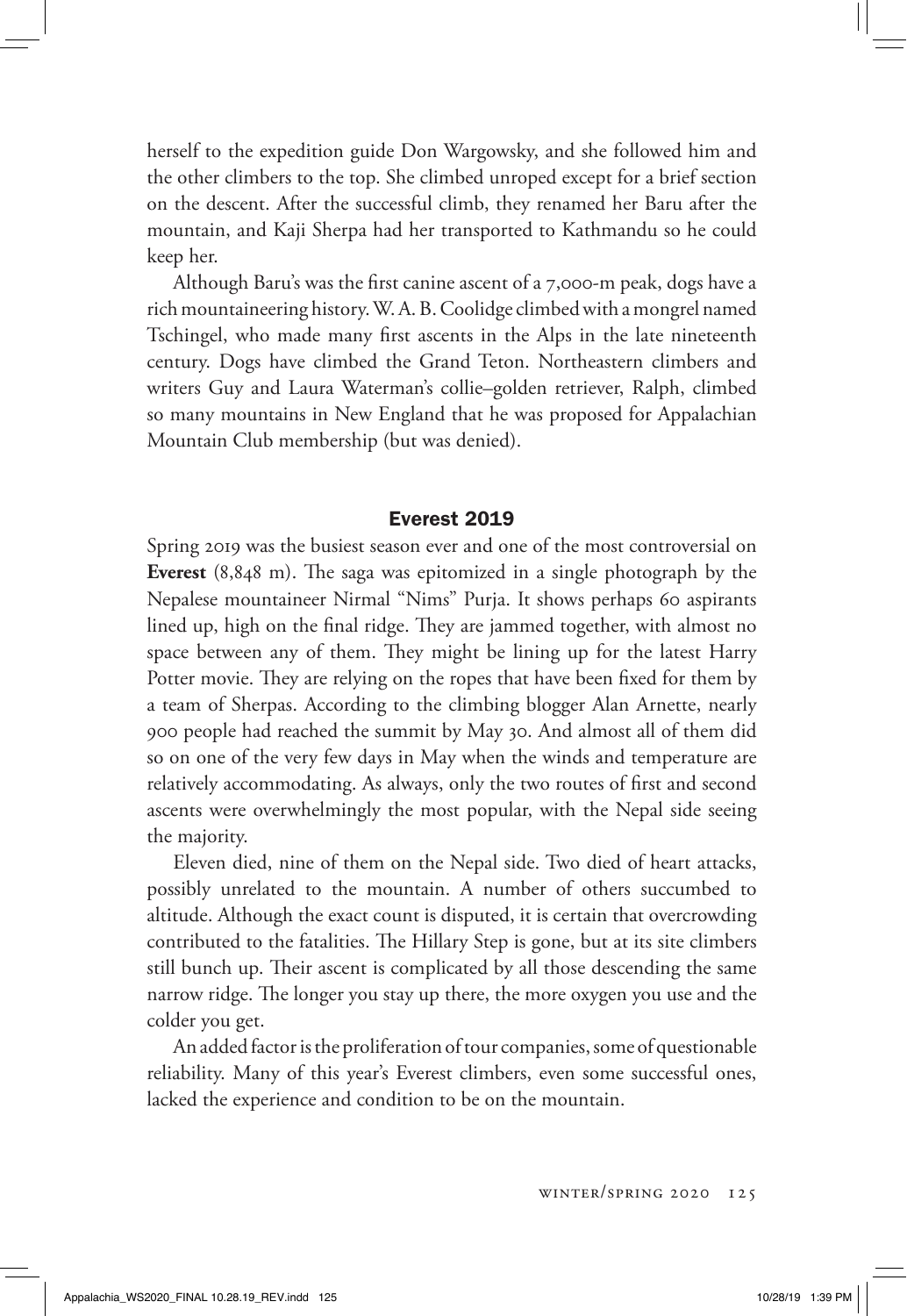

*While waiting to summit Everest in May 2019, Nirmal "Nims" Purja captured this image, which went viral from his Instagram account.*

In mid-August, the Nepali officials sought to address these problems by tightening permit requirements. Tourism companies would need three years' experience organizing high-altitude expeditions. Climbers would have to have climbed at least one peak over 6,500 m. (Some reports say the peak has to be in Nepal.) These are *proposals* only; they need parliamentary approval. And as one prominent Sherpa remarked, enforcing the new regulations would be a "significant hurdle."

Everest has become too popular and accessible for Nepal to ignore, perhaps too much so for the mountain's own good.

Despite the crowds on the two usual routes, two climbers tried a new one. American Cory Richards and Esteban "Topo" Mena of Ecuador aimed for a couloir on the north side that would have required about 1,980 m of new climbing. Bad snow conditions turned them back about 1,000 m short of the top, but they intend to try again this year.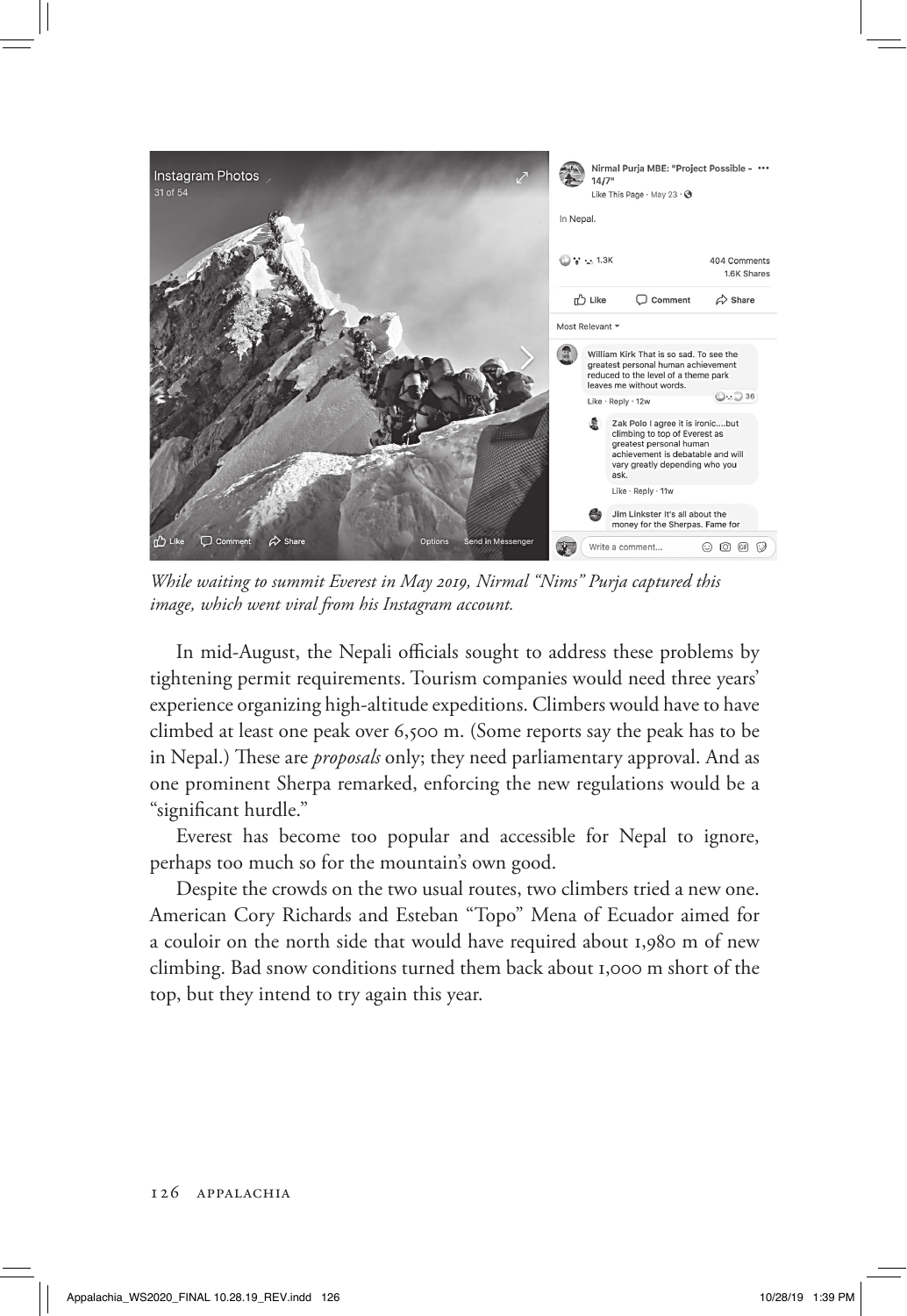## Nanda Devi Area

Although there were casualties elsewhere in the Himalaya, the largest death toll, eight, was recorded on an unnamed, unclimbed peak in the **Indian Garwhal.**  At 6,477 m, this mountain stands next to the east peak of Nanda Devi. The experienced British climber Martin Moran was leading seven climbers in an international group when an avalanche apparently overwhelmed them on May 27. Four other party members had stayed below and were unharmed. An anonymous official in Uttarakhand state, site of the mountain, told Agence France-Presse, "The permission was granted for Nanda Devi east and any diversion is illegal. We were completely unaware of their changed plan and that turned fatal."

### High Peaks, Winter 2019

Yet another season has passed, and **K2** (8,611 m) remains the only 8,000-m peak without a winter ascent. Two strong teams tried in 2019; both were turned back by high winds. A Polish group and probably others will try again this year. Climbing K2, the second-highest mountain in the world, in winter remains a tremendous challenge, featuring technical difficulty (far more than Everest), as well as frighteningly low temperatures. Someone will make a winter ascent—someday.

**Nanga Parbat**, the thirteenth 8,000er to be climbed in winter, was the scene of tragedy for the second consecutive winter. Two outstanding alpinists died, apparently in a fall, from the Mummery Rib, scene of an 1895 attempt and still unclimbed. Daniele Nardi, a 42-year-old Italian, had made four previous attempts on the mountain. Among his many ascents were Gasherbrum, Everest, and Shishapangma in the Himalaya, as well as Aconcagua in Argentina.

The other casualty on Nanga Parbat was especially poignant for Britons. At age 30, Tom Ballard, the son of the late climber Alison Hargreaves, had compiled a formidable climbing record. He was the first to solo the six major north faces in the Alps in a single winter and had established new lines on the north face of the Eiger. Ballard was only 6 years old when his mother died while descending K2. Earlier that year, 1995, she became the first woman to summit Everest solo and without supplementary oxygen.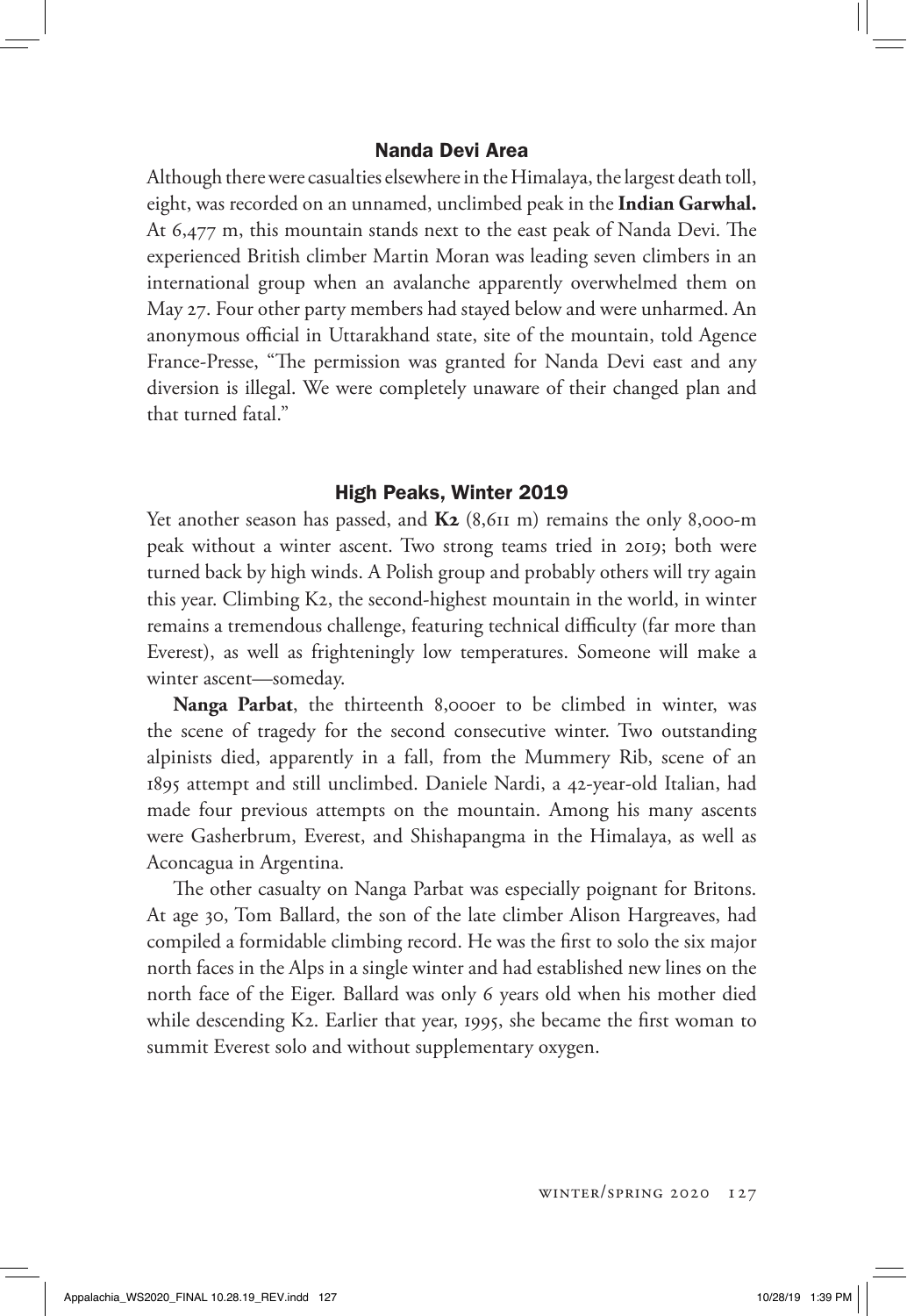#### Patagonia

The most noteworthy feat of winter 2019 (Patagonia's summer) season was a free solo of **Fitz Roy** (11,171 ft). Jim Reynolds, a 25-year-old from California, made the round-trip in fifteen and a half hours. Although the route is somewhat less technically difficult than Alex Honnold's free solo on El Capitan, the elevation gain of the climb was greater, 5,000 feet (about 2,000 feet more than Honnold had to climb). Reynolds had rehearsed only a part of it. The rest was new to him. Even more remarkable: He *down-climbed* the whole thing, omitting any temptation to rappel. As most readers know, climbing down is usually trickier than climbing up.

The exploit raises again the risks inherent in soloing. In an article by Andrew Bisharat in *National Geographic*, Rolando Garibotti, who has made his share of solo ascents, said, "I worry about how this will influence young men. Because I was influenced when I was young. But it's important to know that there are other ways to create a meaningful life than using risk."\* But because Reynolds's climb was not filmed (as Honnold's was, for *Free Solo*, from filmmakers Elizabeth Chai Vasarhelyi and Jimmy Chin), I predict it will be far less influential.

#### Tragedy on Howse Pk

Situated along the British Columbia–Alberta border in Canada's Banff National Park, **Howse Pk** (3,290 m; 10,810 ft) is a major challenge. Howse's east face is especially imposing. In 1999, Scott Backes, Steve House, and Barry Blanchard pioneered a very hard route, known as M-16, which ends on top of a couloir some distance below the summit. On the way down, Blanchard was struck by snow blocks and was helicoptered out.

Twenty years later another extremely strong three-man team ventured onto the face. They climbed the bottom half of M-16, moved left halfway up the face, and covered new terrain to the summit. Photos from their cameras were used to deduce the route. But on the descent, an avalanche swept over, killing them. The three climbers were some of the best alpinists in the world.

American Jess Roskelley, the son of John Roskelley, one of the foremost Himalayan climbers of his time, had completed a number of major climbs.

<sup>\*</sup> See Bisharat's article, "This Climber Just Pulled Off the Biggest Free Solo of the Year (and He's Not Alex Honnold)," nationalgeographic.com/adventure/2019/03/climber-jim -reynolds-free-solos-fitz-roy/.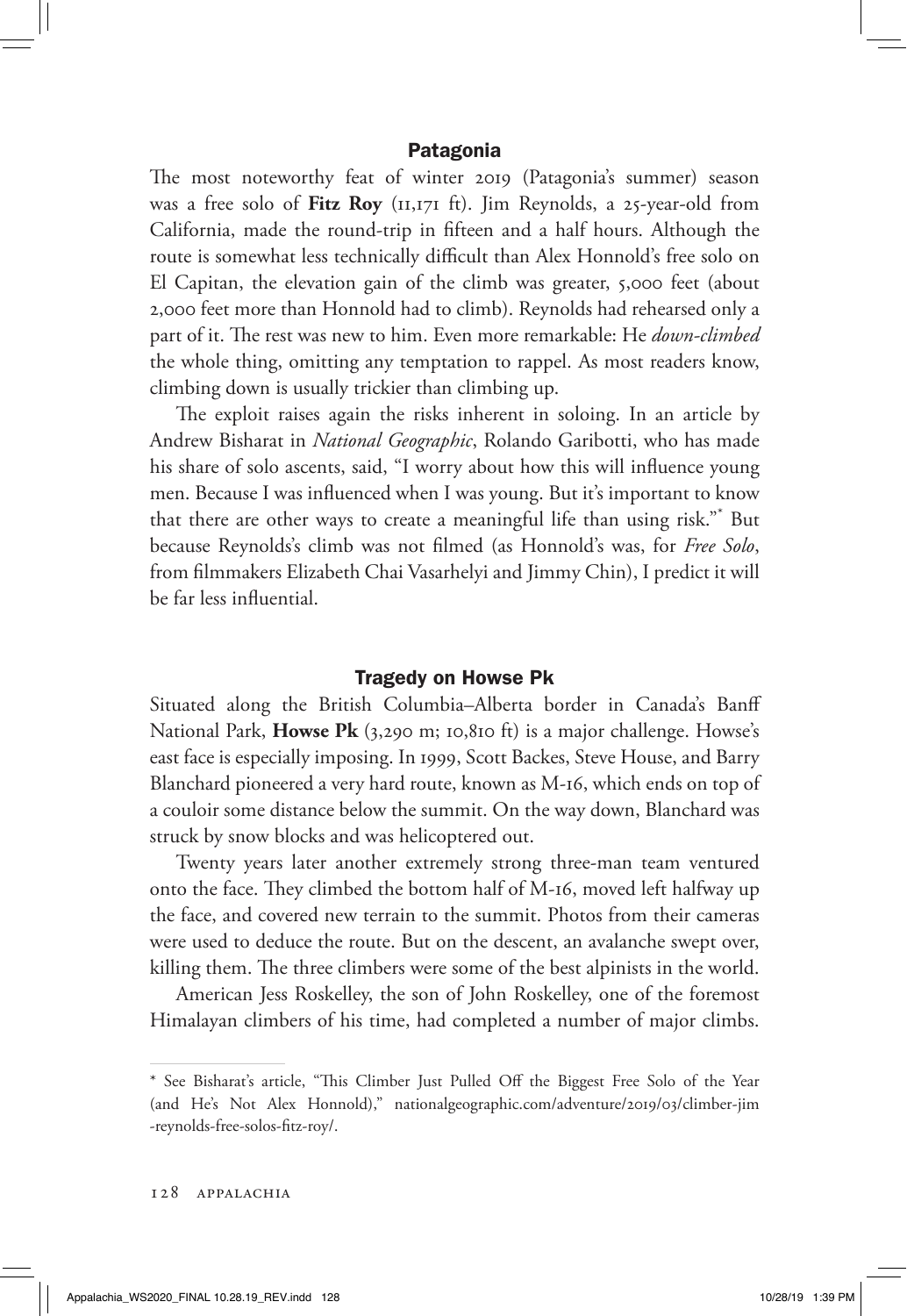His April 2017 ascent of the south ridge of Alaska's Mt Huntington (12,240 ft) was described in the previous Alpina (Summer/Fall 2019). At age 20, in 2003, Jess climbed Everest with his father. At the time, he was the youngest American to summit.

David Lama, 28, grew up in Austria, his mother's native country. His father was Nepali. He was an exceptionally strong climber, as exemplified by his free ascent of Cerro Torre (10,262 ft). His time on the Himalayan peak Lunag Ri (6,907 m) may be found in Alpina (Winter/Spring 2018).

Hansjörg Auer, 35, made many daring climbs in and near his native Austria. One of the most famous is his 2007 free solo of "The Fish," 2,800 feet of sometimes extremely hard going on the south face of Marmolada (10,968 ft) in the Dolomites.

#### More Really Hard Climbs

In mid-May Czech alpinists Marek Holeček and Zdeněk "Hook" Hák made the first ascent of the northwest face of **Chamlang**  $(7,319 \text{ m})$  in eastern Nepal. The pair received a *Piolet d'Or* for their 2017 first ascent of a new alpine-style route on Gasherbrum I. Chamlang may bring them another. Chamlang was first climbed by the southern ridge in 1962 by a Japanese-led expedition. The very imposing northwest route had been attempted a number of times. The Czech route is about 2,000 m; it was done in a six-day push, round trip.

Like Poland, Russia has produced many climbers who like things tough. Two of them, Sergey Nilov and Dmitry Golovchenko, have been part of two efforts that won a *Piolet d'Or*: on Muztagh Tower (7,276 m) and Thalay Sagar (6,904 m). Last spring they tackled **Jannu** (7,710 m), one of the hardest peaks in Nepal. Set in the far east of the country, it was not climbed until 1962, by an extremely strong French team. By that time, all but one of the 8,000-m peaks had been summited.

Their route may be the easiest—that is, the least difficult—on the mountain, but it can hardly be called "standard." It follows very steep, intricate, and precarious ridges of snow and ice. Several other routes have been opened on the mountain, all very hard and two of them controversial, on the grounds, respectively, of authenticity and style. Nilov and Golovchenko established a noteworthy additional line. The Russian route ascends the previously unclimbed east face to 7,400 m.

When they reached this point, they had been on the face two weeks. They elided the summit and headed down. But because their line had been swept